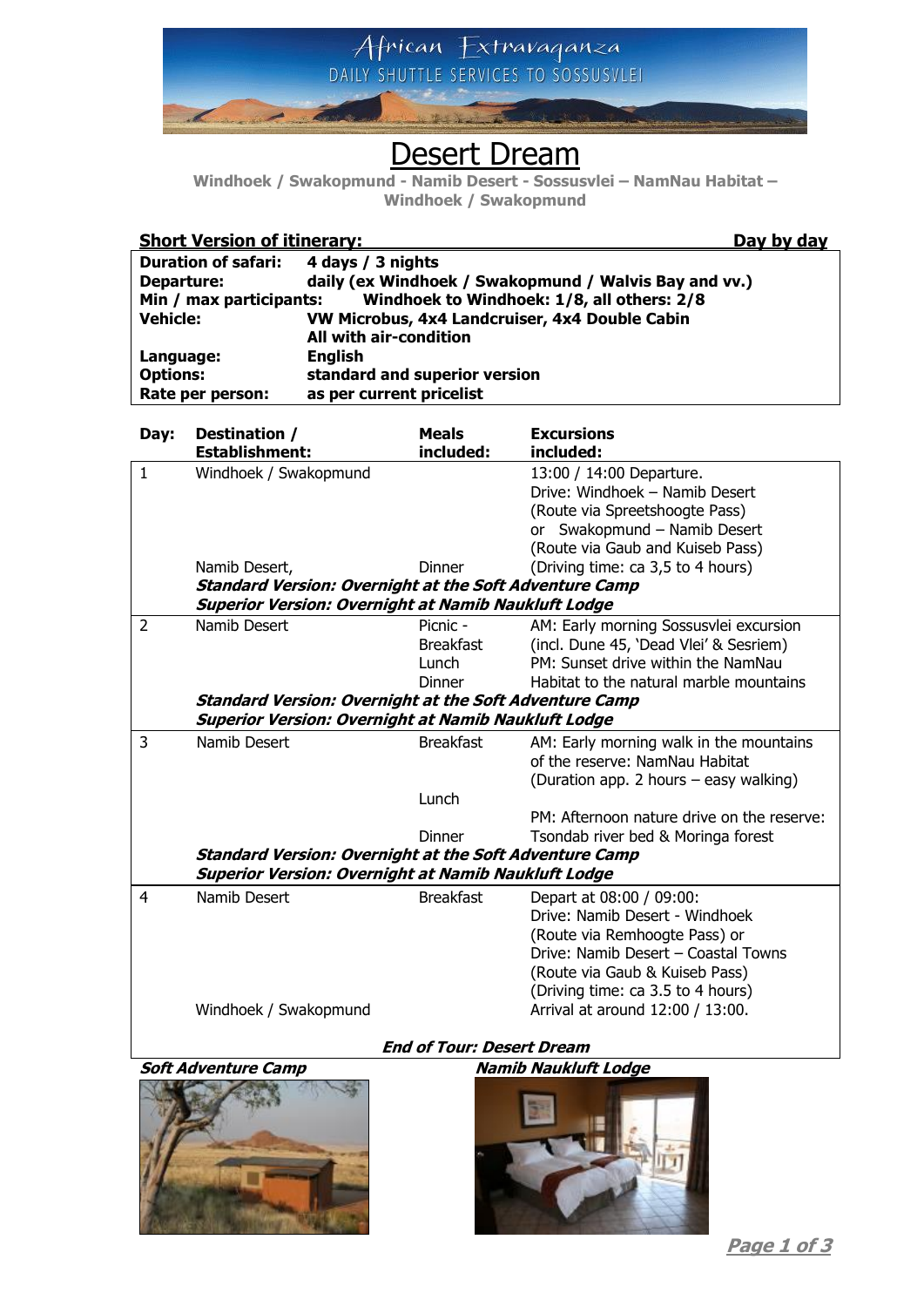

## *Desert Dream*

*Windhoek / Swakopmund - Namib Desert – Sossusvlei – NamNau Habitat - Windhoek / Swakopmund Daily Departures: 4 days / 3 nights* 

#### *Day 1: Windhoek – Namib Desert.*

**(app. 240 km on gravel road – ca 3.5 - 4 hours driving time)** You will be met at your establishment in the capital just before 14h00 (during Namibian wintertime – 13h00). Depart from Windhoek and we'll first pass the Kupferberg Pass. We drive along cattle farm land and see a few farmhouses along the way. The landscape is hilly and we can enjoy some nice views over fertile valleys. As we continue, the vegetation changes and the farmland is used for sheep and goat farming. We take the turn via the scenic and steep Spreetshoogte Pass. Enjoy an undisturbed view on top of one of the steepest passes in Namibia! We will stop at the small settlement Solitaire and continue to the beautifully set Namib Naukluft Lodge & Soft Adventure Camp. Both establishments are located on the private nature reserve: NamNau Habitat, which hosts a variety of desert adapted game like Springbok, ostrich, earth wolf, bat-eared fox and many more. **Standard Version: Overnight with dinner, bed and breakfast at the Soft Adventure Camp. Superior Version: Overnight on a dinner, bed and breakfast basis at Namib Naukluft Lodge.**

*Or* 

## *Day 1: Swakopmund – Namib Desert.*

**(app. 270 km on gravel road – ca 4 hours driving time)** You will be met at your establishment in the coastal town just before 14h00 (during Namibian wintertime – 13h00). Depart from Swakopmund and we'll first pass Namibia's harbour town Walvis Bay. We might pick-up more clients at the Walvis Bay lagoon and continue through the National Park: Namib Naukluft Park, which is the largest conservation area in Namibia. We pass the Vogelfederberg and drive through the Kuiseb Pass as well as the Gaub Pass before we stop at Solitaire, a small settlement. We shall arrive at the beautifully set Namib Naukluft Lodge & Soft Adventure Camp during the late afternoon. Both establishments are located on the private nature reserve: NamNau Habitat, which hosts a variety of desert adapted game like Springbok, ostrich, earth wolf, bat-eared fox and many more.

#### **Standard Version: Overnight with dinner, bed and breakfast at the Soft Adventure Camp. Superior Version: Overnight on a dinner, bed and breakfast basis at Namib Naukluft Lodge.**

*Day 2: Namib Desert.* **(Total km for excursion: app. 240 km – duration app. 7 hours)**

An early morning rise with a snack before leaving enables you to arrive at Sesriem, the Park's gate at around sunrise. The route leads along and also across the Tsauchab dry riverbed, which has found a way through the dunes until it reaches the clay pan – the Sossusvlei. After a good rainy season – about every 7 to 10 years – the Tsauchab River runs in full flood and fills the Vlei with water. For months it remains here and offers sensational scenery with a prolific birdlife.

The early morning sun offers spectacular pastel colours in the star-shaped dunes. This is the highlight for the keen photographer. Your first stop will be at Dune 45 before we continue to the Sossusvlei. Climb one of the dunes – there are plenty – and you might be overwhelmed by the sight of the dynamic and living desert!

Breakfast will be served in form of a picnic under one of the shady camelthorn trees, before you continue to the base of the 'Dead Vlei'. It is quite a walk over patches of dunes that are crossing your way. When you arrive you will be paid off for your efforts – the scenery is awesome!

We will visit the Sesriem Canyon, a 30 metre deep rift, before we return to our base Namib Naukluft Lodge and the Soft Adventure Camp for a late lunch.

During the late afternoon a sundowner-drive to the natural marble mountains on this 25,000 ha private nature reserve is included.

**Standard Version: Overnight with full board at the Soft Adventure Camp. Superior Version: Overnight with full board at Namib Naukluft Lodge.**